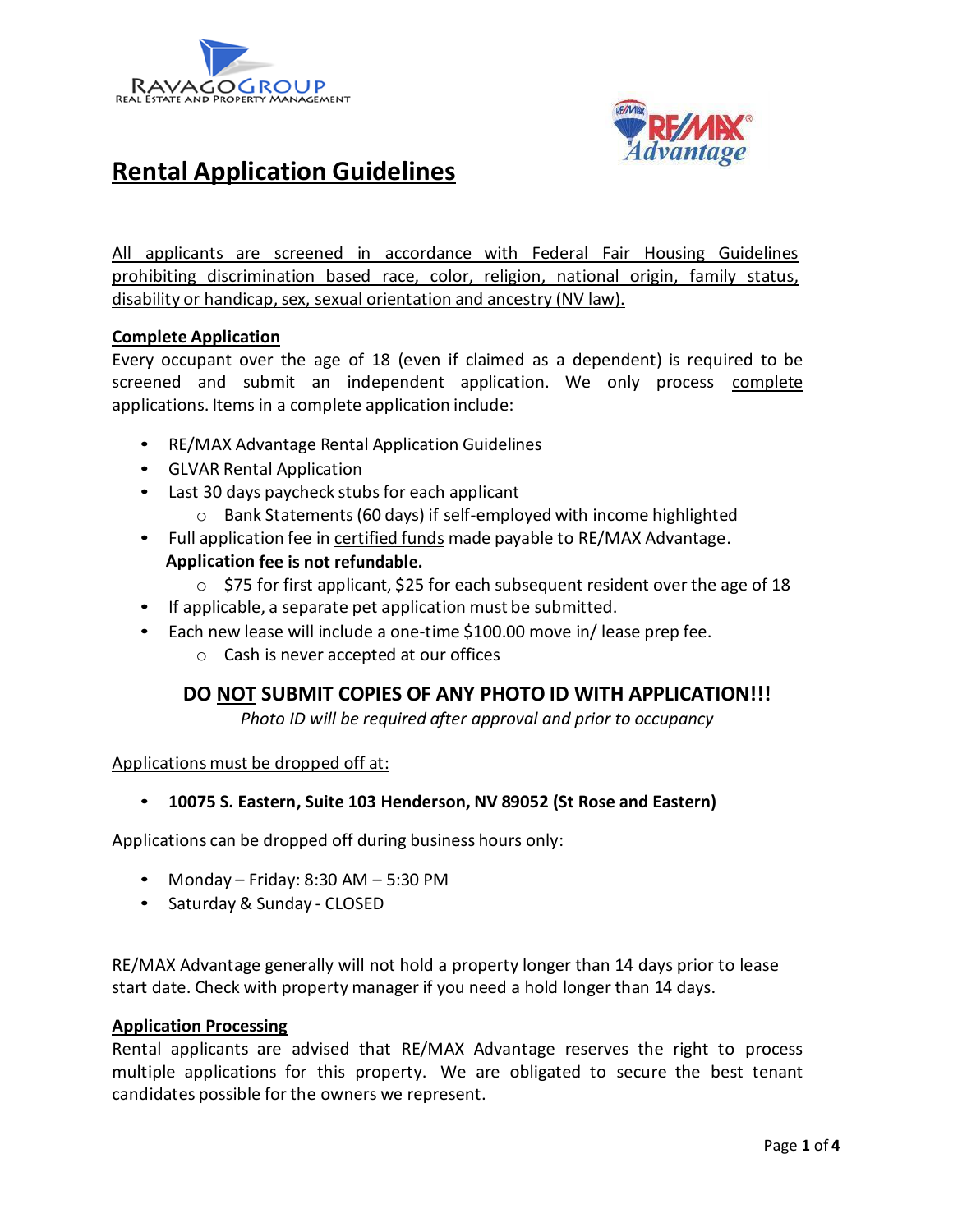Applications are submitted to Leasing Desk/ Tenant Screening for credit, eviction, previous addresses, employment and criminal screening reports. The property manager will contact applicants if additional information or explanation is required. Applications are typically processed within 2 business days. If denied, applicant will receive a denial letter in the mail after notification via phone or email.

\*\*If you know of credit issues, each applicant is encouraged to write a short explanation as to the nature of the credit fault (short sale, unemployment, foreclosure, medical, etc.). Primary criteria used in qualifying prospective tenants are:

- 620 FICO minimum
- Dependable/verifiable rental history
- Applicant gross income to be a minimum of 3 times monthly rent

If applicant does not meet the standard requirements, an additional security deposit may be requested up to triple the amount of the monthly rent. In some cases, depending on the strength of the application, tenant may not be approved regardless of additional deposit. Property owner will have the final decision in the approval process.

## **Approval**

The applicant / co-applicant agree to submit a deposit equal to one month rent within 24 hours of approval to take the property off the market and to execute a lease agreement. **Said deposit is to be paid in certified funds payable to RE/MAX Advantage**. All remaining move-in funds will be submitted at time of key pick-up. This deposit is non-refundable until the completion of the agreed lease term. Should applicant decide to not rent the property after submitting the deposit, the deposit will be retained by the owner as administrative expense.

#### **Security Deposits**

Any balances for Security deposits, Cleaning deposits, Keys/remotes deposits, Pet deposits are all required at time of key pickup in certified funds. These deposits may vary from property to property per agreement with each owner. Return of deposits are per each lease and may be fully refundable if the property is in as good or better condition upon vacancy.

#### *RENT MOVE-IN FUNDS MUST BE SEPARATE FROM ANY SECURITY DEPOSITS.*

**Initial Initial** Tenant will be required to have property mailbox rekeyed upon move-in. RE/MAX Advantage does not accept return of mailbox keys from tenants. USPS.gov will provide the nearest post office to obtain keys for respective mailboxes.

**Initial Initial** Proof of Renter's Insurance will be required at time of key pick up.

#### **Pets**

Pet approval and breed are the decision of the property owner. A separate application for a pet must be submitted. Pet deposits apply per pet. Applicant understands there may be severe penalties for failure to disclose a pet prior to occupancy. Service/assistance animals are excluded.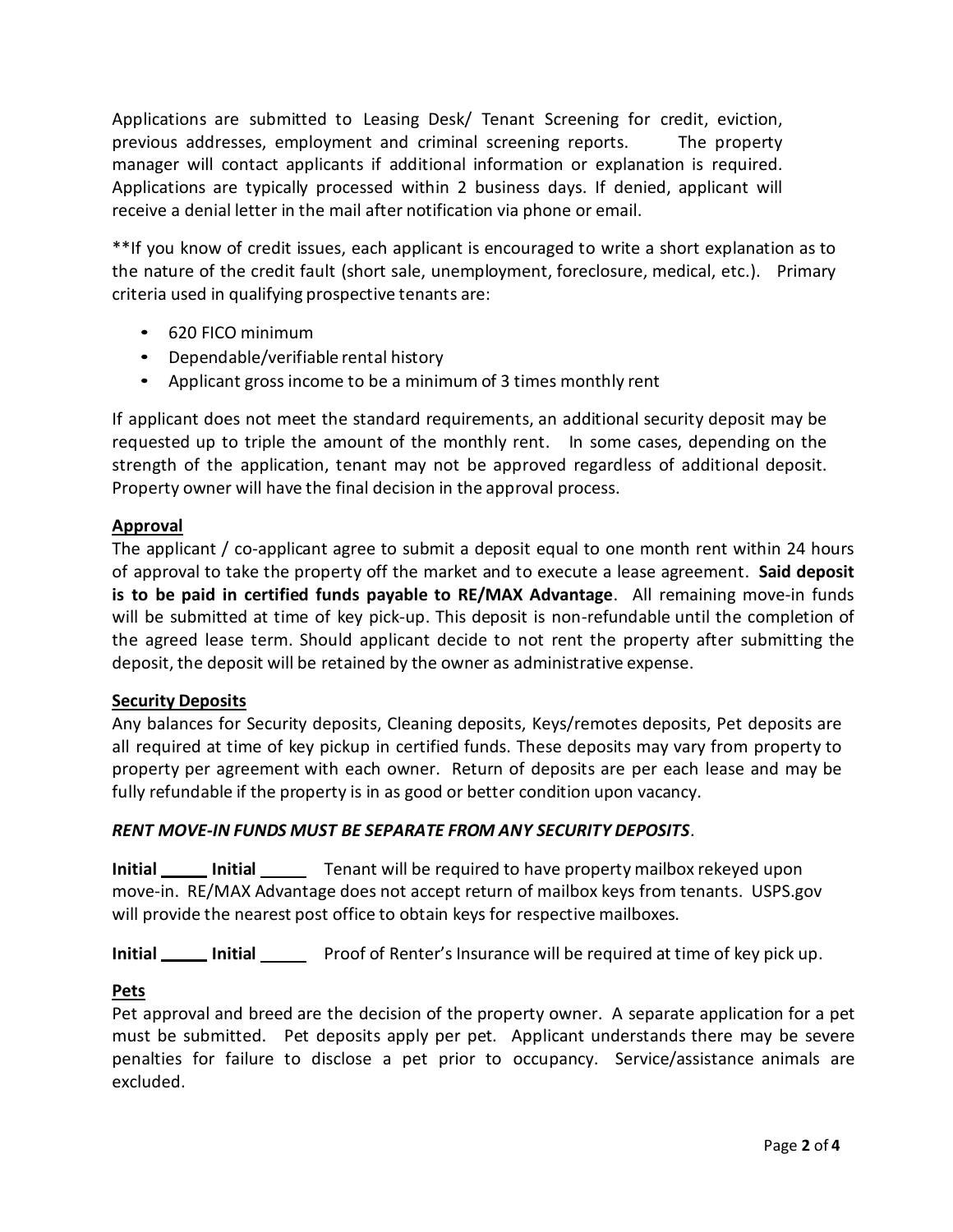## *This property is offered and accepted in its present condition including but not limited to the following;*

- Overall interior cleanliness
- All present appliances appearance and performance
- Condition of paint, flooring, interior/exterior window coverings and screens
- Landscaping (trees, lawn, shrubs and exterior lighting)
- Any debris or miscellaneous items present in or about the property.

Any concerns regarding the appearance of the property should be addressed below. This is a request, subject to approval by the owner, and not agreed to unless in writing.

**Initial Initial My/Our application is 100% contingent on the request above. I/We** understand our application will not be processed until owner approval is obtained for the above items. I/We understand additional applications may be received and processed during this period.

## **Current Rental Verification**

Applicants are subject to rental verification. A complete application requires the following form to be completed and authorized for RE/MAX Advantage to obtain a rental reference from current landlord.

## **Which real estate agent showed you the property?**

Name: Phone: Phone: Phone: Phone: Phone: Phone: Phone: Phone: Phone: Phone: Phone: Phone: Phone: Phone: Phone: Phone: Phone: Phone: Phone: Phone: Phone: Phone: Phone: Phone: Phone: Phone: Phone: Phone: Phone: Phone: Phone:

Company: Lic #: PID:

| Phone: |  |
|--------|--|
|        |  |

Date **Applicant(s)** have read and understand all the above and hereby authorizes RE/MAX Advantage to perform tenant screening services.

Applicant (Print) Applicant (Print)

Signature Signature Signature Signature Signature Signature Signature Signature Signature Signature Signature

Additional copies of this application can be downloaded at<http://www.kenravago.com/>